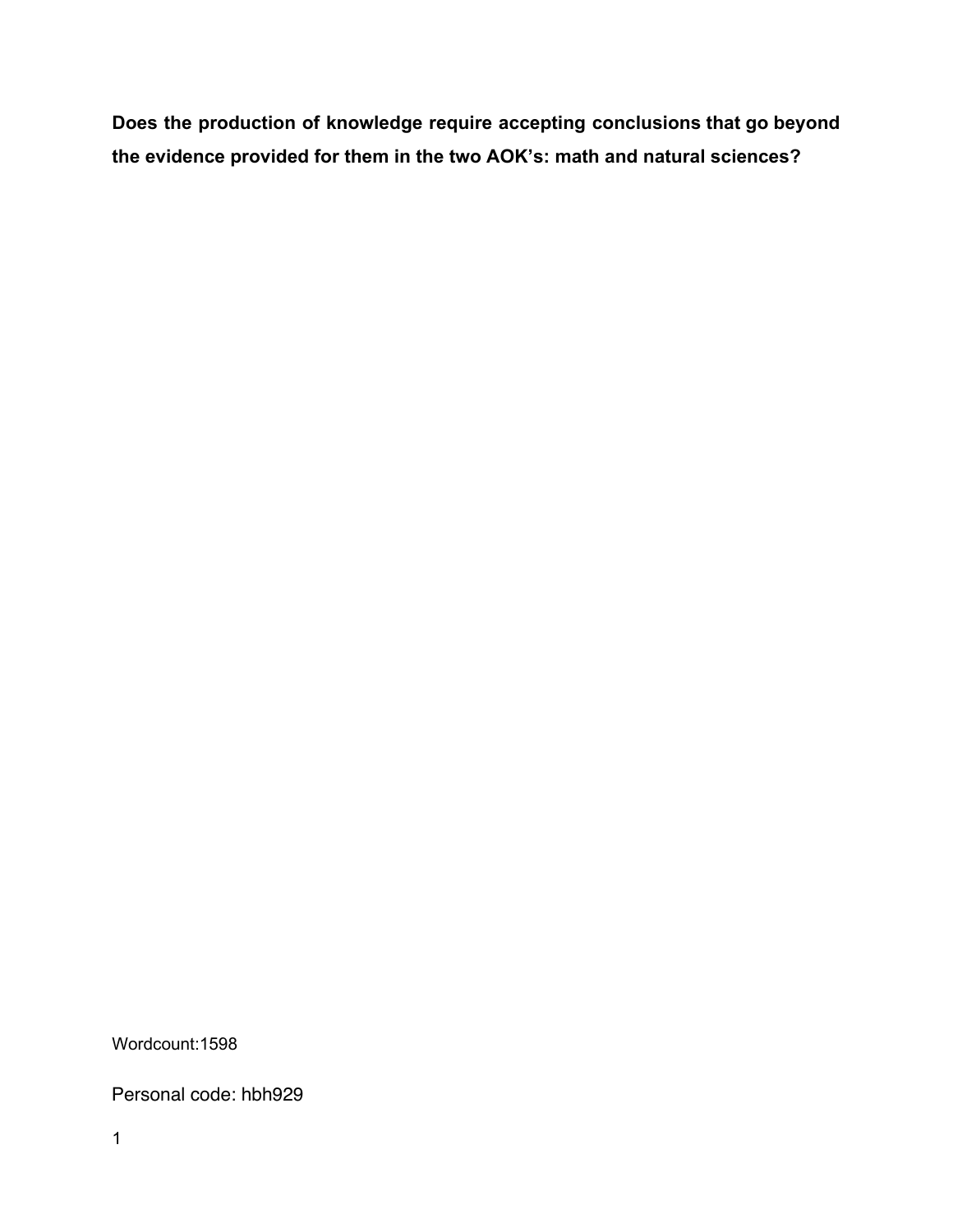Though in certain cases, it may seem as though knowledge is produced by accepting conclusions beyond the evidence provided for them, the title statement is deeply flawed.

Firstly, the function of a conclusion is to conclude a question in a full and lasting way, thus stating that a proper conclusion may go beyond the evidence provided for it is simply makes it a grotesquely impractical conclusion, since evidence is used to assert the validity and truth of a statement, not providing sufficient evidence for a statement means that it is unclear if the statement is, in fact, true and valid. Secondly, as previously stated, the accepting of uncertain conclusions without sufficient evidence is unreasonable, however stating that the production of knowledge requires this is simply irrational. The word "requires" suggests that there are situations in which a conclusion can be assumed to be true without there being any reason for it to be true, this is logically incoherent, suggesting that the statement is not true and that all conclusions need evidence to be provided for them in order for the conclusion to hold ground.

In mathematics, conclusions are defined by the evidence provided for them, for example, 2+2=4 is defined by the total number of units in 2 groups of 2 units is 4 units, thus accepting conclusions that go beyond the evidence provided for them is wrong by definition in mathematics. For example, the sum of a sequence of numbers is called a series, when this sequence changes as a result of multiplication, it is called a geometric series, for example, the sequence  $1,\frac{1}{2},\frac{1}{4},\frac{1}{8}$ ... has a geometric series  $1+\frac{1}{2}+\frac{1}{4}+\frac{1}{8}+\ldots$  where every number is half the previous number, logically, this can go on till infinity because you can always have a number that is half of the number before it. It may come as a surprise to some that it's actually possible to find a sum of an infinite number of factors, this is on the condition that the series is convergent, meaning that every number approaches a particular number, in the case of the previously mentioned series, every additional factor approaches the sum of the number to 1. This is one of the scenarios in which people may believe one must accept conclusions that go beyond the evidence provided for them, some may feel this because it's impossible to count to an infinite number, since a larger number may always be added or subtracted to the series, this is not true, in order to find the sum of an infinite number one must only see that there is a mathematical proof of that series being convergent, that is, every factor must get progressively smaller so that the total doesn't surpass a particular point. Though it may not seem like it, this provides concrete answers that are true by definition, due to the type of reasoning being a deductive one. By using a deductive approach, accurate and specific answers to a problem can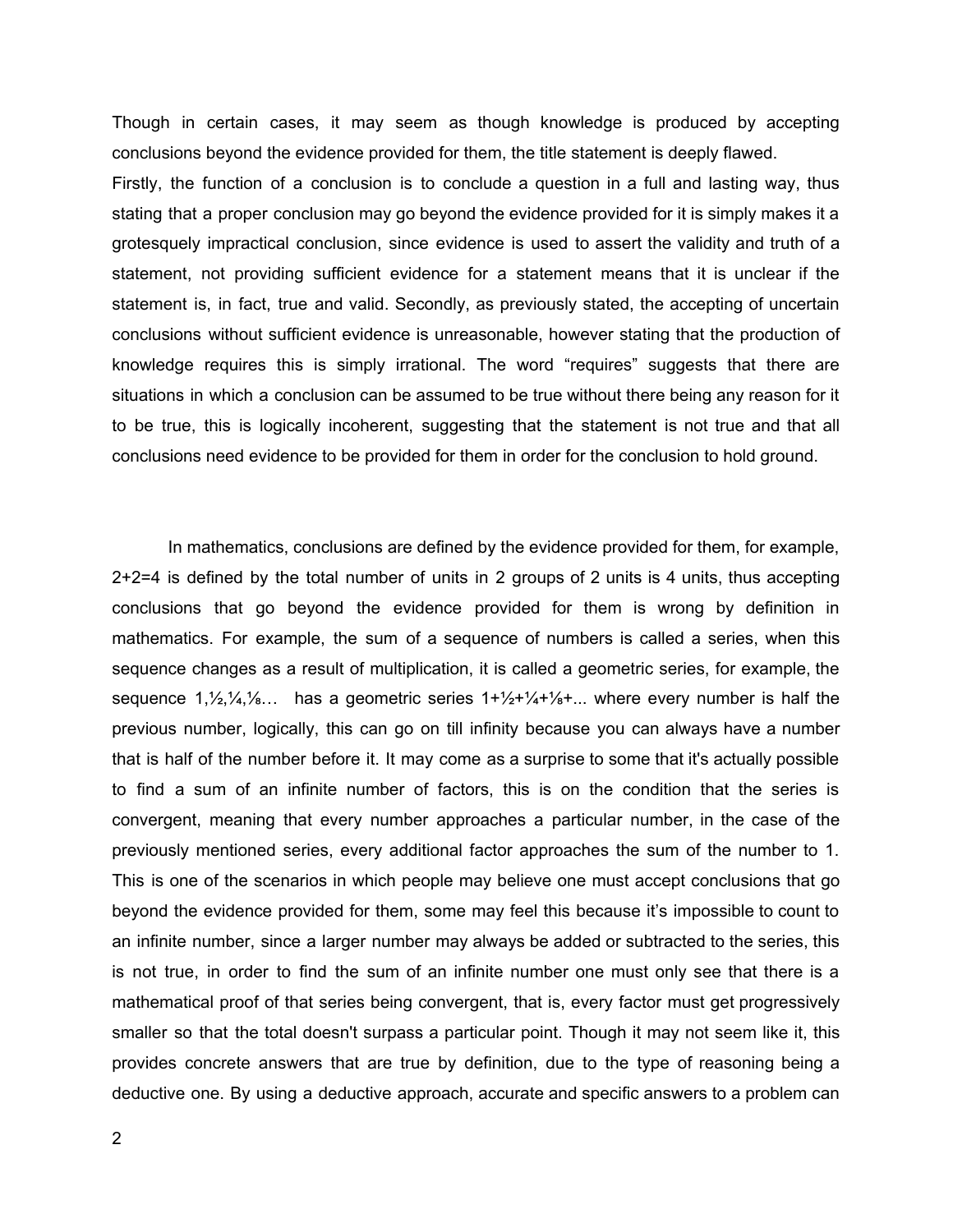be obtained, which are good for solving maths problems. That being said, this type of reasoning may not be appropriate for attempting to solving less straightforward problems that require a more inductive approach.

In various quantum theories, it may seem as though evidence and conclusions are mutually exclusive, this is not true, but it certainly seems as though it is at first glance. An example of this is what is known as the double slit experiment, this was an experiment first used to prove that light travels in waves, long before the advent of quantum mechanics. The double slit experiment was done to show wave-particle duality, essentially the notion that certain particles called electrons could behave like a wave and a particle.

The notion of the experiment builds on the fact that waves create several lines on a screen when passing through parallel slits in a piece of metal in front of a screen as seen in figure  $1^1$ , whilst particles create just two lines, this is because waves interfere with each other, effectively canceling some parts of it and amplifying others whilst particles such as marbles or sand for example, simply fly through the slits and impact the screen bend it, creating two lines. When it comes to tiny particles such as electrons, they create the pattern associated with waves when fired at, even when fired one by one. Thus, the obvious conclusion is that a single electron passes through both slits, then interferes with itself. To provide evidence for this conclusion, scientists placed a detector in front of each slit then ran the experiment again; the detector registered that electrons were passing through one slit at a time, interestingly, However, with the detector present, the pattern observed on the screen was that of 2 lines, not multiple lined as was observed without the detector, thus it is apparent that the very act of obtaining evidence for a conclusion may change the conclusion itself. What this actually shows is that particles as small as electrons may not







*<sup>1</sup> Freiberge. Mr;Schrödinger's equation — what is it?; plus magazine; <https://plus.maths.org/content/schrodinger-1>; date last accessed 21/02/2019*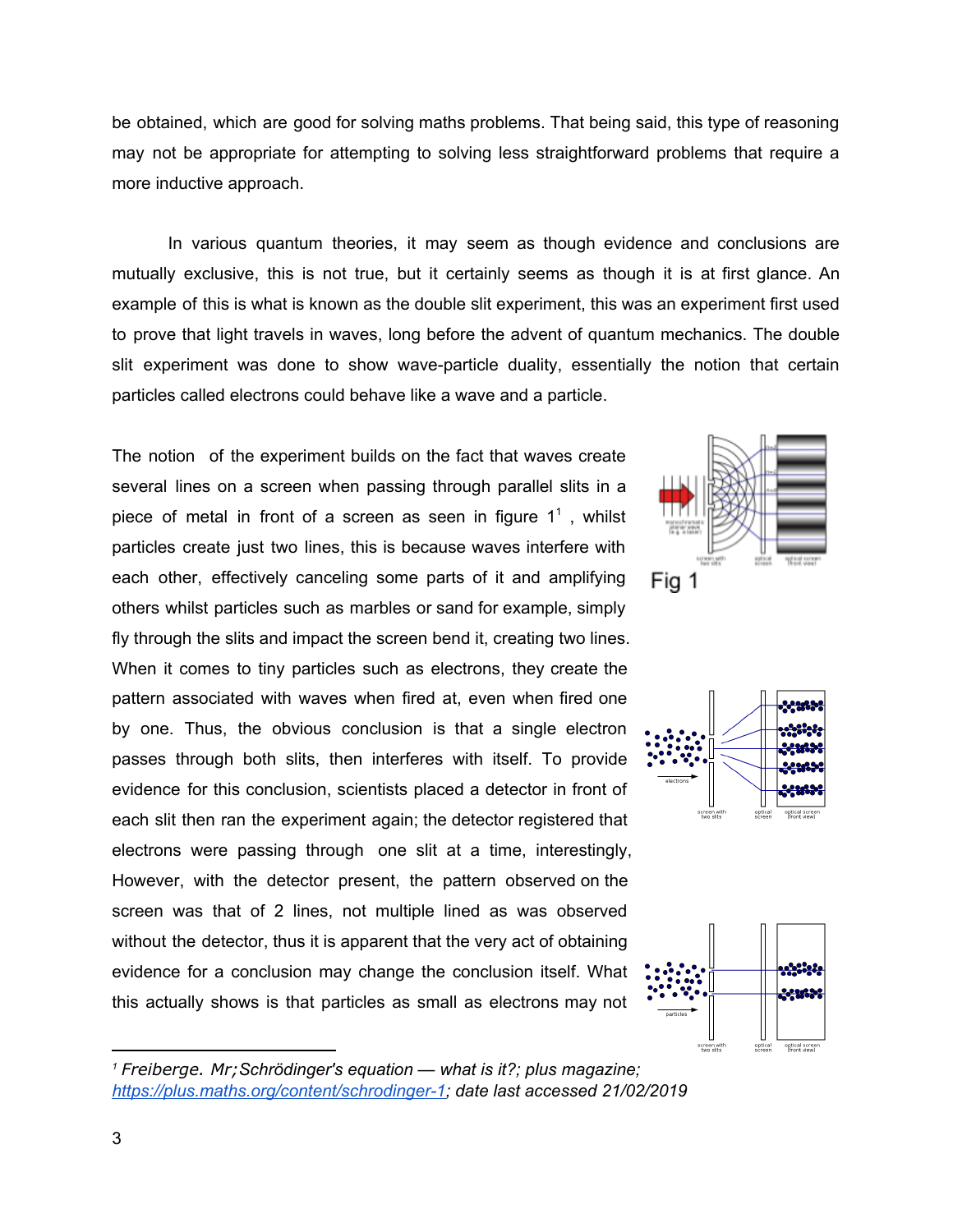have direct evidence of their positions since it is impossible to gather this evidence without changing the outcome, however, this in itself is evidence of the conclusion, since there is a change between the two situations (with detector: electrons pass through one slit at a time, and create two lines, Without detector: pattern of multiple lines), Thus, since the only possibilities are that electrons pass through one slit and electrons pass through both slits; the changing of the outcome when electrons are passing through one slit must mean that without the detector, they bust be passing through both.

This shows that it is not the evidence that causes threats to the validity of the conclusions but rather the particularities of the way by which evidence is found, it is always important to consider critically the interference between all parts of a system. As a result of this, knowledge in natural sciences can be a lot more subjective, in addition to this, expressing this knowledge becomes much harder as a result of the need to describe all the preexisting conditions required to be put in place in order for the conclusion to be true. This inductive approach to knowledge which is used in certain facets of natural sciences provides the possibility to solve a huge amount of problems which are too complicated for using deduction. Though, this is at the expense of clarity and certainty; making it impractical for use in AOK's such as math.

As such, in terms of the question: "does the production of knowledge require accepting conclusions that go beyond the evidence provided for them?" such assertions may be based on an incomplete assessment of what classifies as evidence and what classifies as a conclusion. In this sense, one may confuse inductive reasoning for providing a conclusion without evidence, however, what is important to note is that the "conclusion" provided when using inductive reasoning is not the same as a conclusion provided from a subject requiring deductive reasoning. The important difference being that by definition a conclusion has to be conclusive meaning that it should not include any assumptions; if this is true, then how is it possible to come to a conclusion when using inductive reasoning? Very simply, the conclusions in inductive reasoning are conclusions which conclude a theoretical realm and thus have no assumptions in them, since what would otherwise be an assumption, is used as a condition in the theory itself, as a result of this, by its very definition, a conclusion must be caused by something, that something is the evidence, thus, what can specifically be considered evidence for a particular event is very variable and may change as a result of any change in the setup of the event, it is not something fixed to the event but rather fixed to the mechanism by which the event may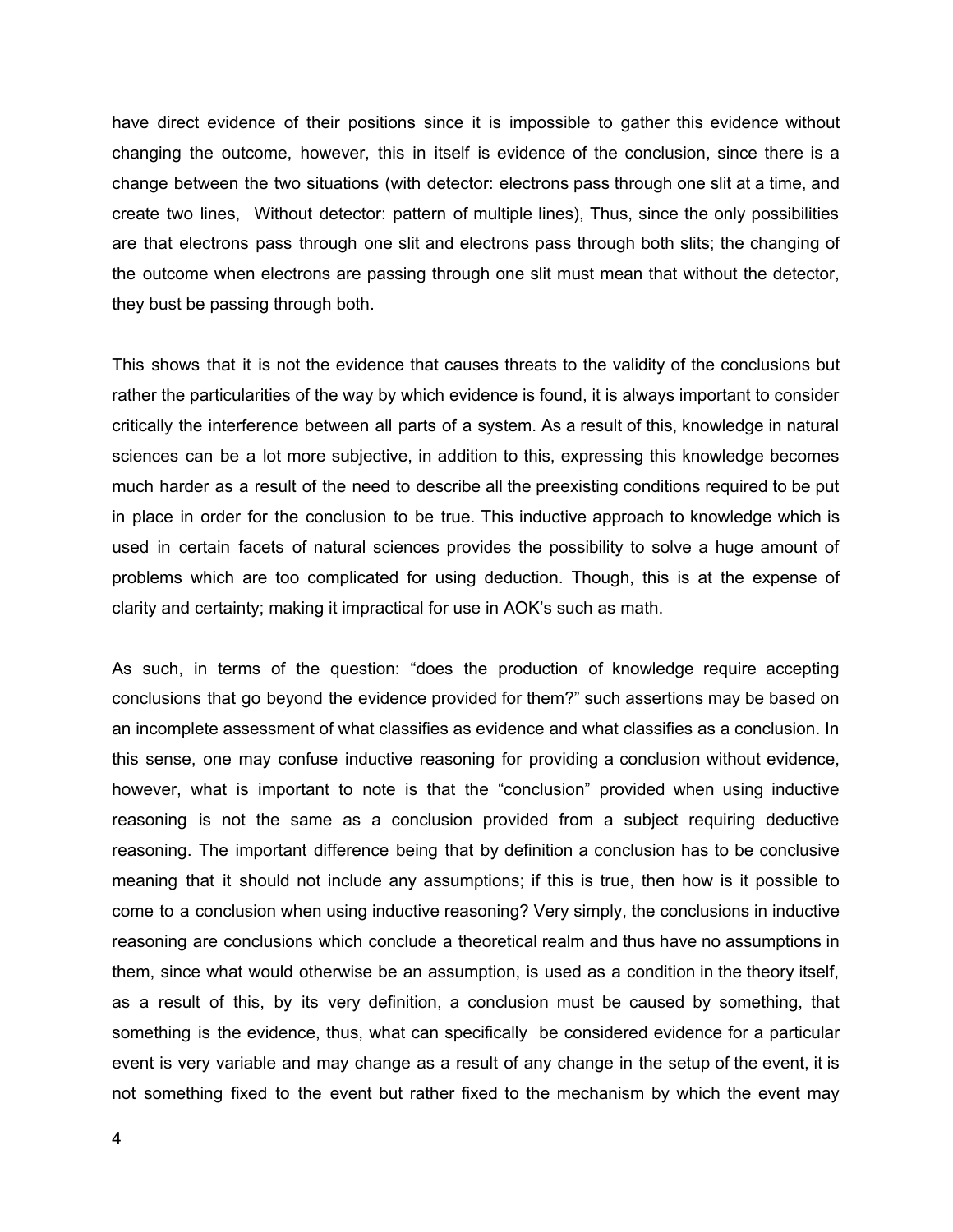operate. In the example of quantum-mechanics previously spoken of the mechanism by which the events operate is linked with it is not the electron itself that is used as evidence, but rather the light that bounces off it, as well as its interaction with the optical screen, as a result, an ambiguity arose where the collection of evidence affected the conclusion, this leads to the idea that the evidence for an event should not always be collected in a direct was, as this decreases the accuracy of the evidence and conclusion, an example of this may be a thermometer measuring the temperature of a cup of tea, since the thermometer is at a lower temperature than the tea, when it is put inside, the thermometer actually slightly decreases the temperature of the tea, thus making the conclusion inaccurate.

What I'm trying to say is that: in no situation is the statement: " the production of knowledge requires accepting conclusions that go beyond the evidence provided for them" true, however, what does happen is that the pieces of knowledge which may qualify as evidence may change depending on the situation, whether the situation is real, theoretical, or fictional. The evidence is always, and always will be present in some form whether direct or indirect. This evidence must be presented in order for a conclusion to truly be conclusive. The word "requires" suggests that there are situations in which a conclusion can be assumed to be true without there being any reason for it to be true, this is logically incoherent, suggesting that the statement is not true and that all conclusions need evidence to be provided for them in order for the conclusion to hold ground.

Wordcount: 1598